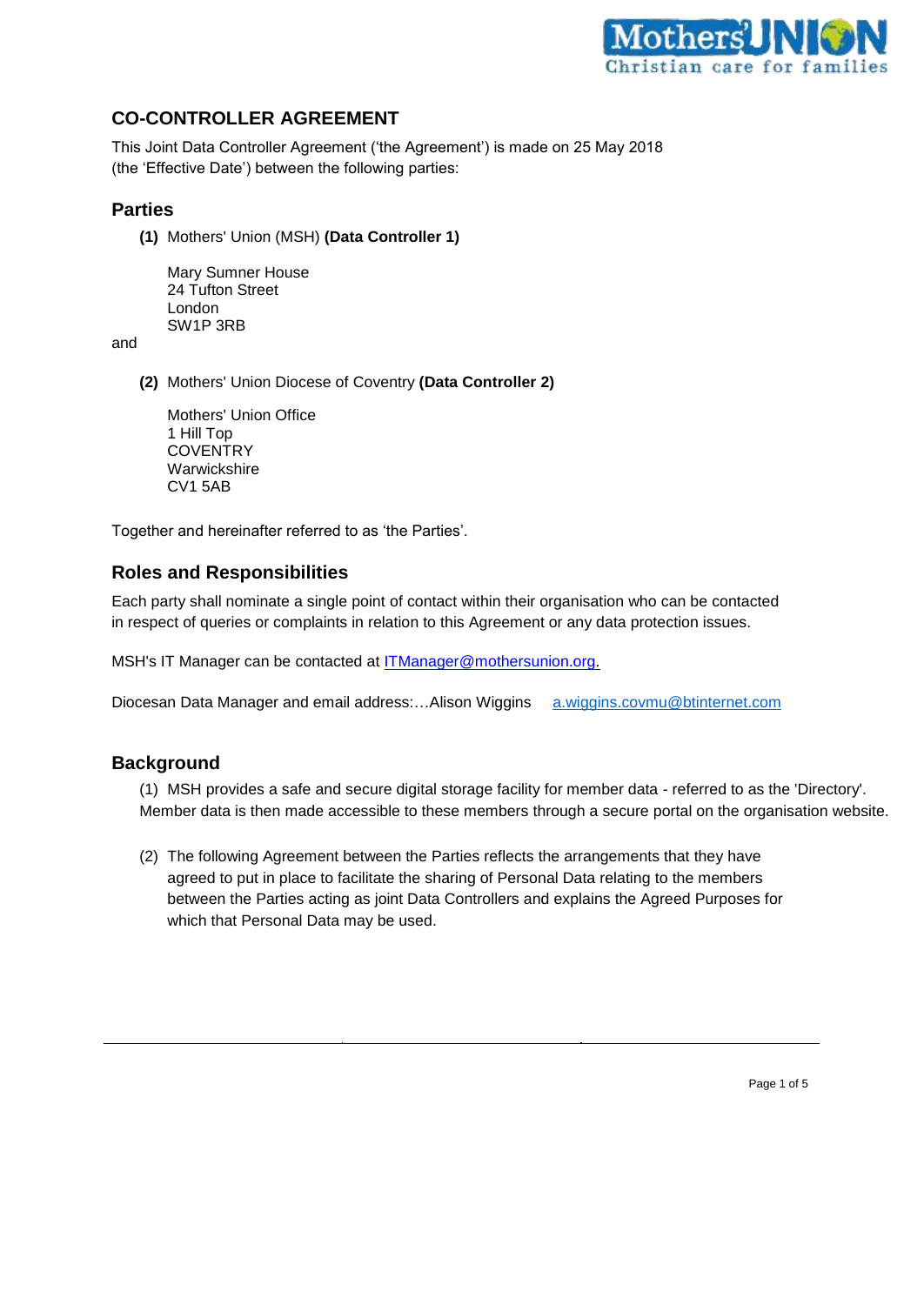

## **1. Agreed terms**

#### **Interpretation**

The following definitions and rules of interpretation apply in this Agreement.

#### **1.1 Definitions:**

**Data Protection Laws** mean the governing data protection laws of the UK.

**Members means** those individuals who, at Diocesan or branch level, have subscribed to that particular Diocese or the organisation as a whole.

**Personal Data** means any information relating to an identified or identifiable natural person. An identifiable natural person is one who can be identified, directly or indirectly, in particular by reference to an identifier such as a name, an identification number, location data, an online identifier or to one or more factors specific to the physical, physiological, genetic, mental, economic, cultural or social identity of that natural person.

**Special categories of personal data** means information about an individual's racial or ethnic origin, political opinions, religious or philosophical beliefs, trade union membership, health, sex life or sexual orientation and biometric/genetic data. This data is not processed.

**Shared Personal Data** means the Personal Data to be shared and processed between the Parties. Shared Personal Data shall be confined to the following categories of information relevant to the following categories of data subject:

- a) The names, email addresses, telephone numbers, addresses and role titles.
- b) Areas of interest and personal contact preferences
- c) Subscription, donation and other forms of payments

**Controller, data controller, processor, data processor, data subject** as set out in the relevant Data Protection Laws in force at the time.

**Data Discloser** means the party transferring the Personal Data to the Data Receiver. Either party may be a Data Discloser.

**Data Receiver** means the party receiving the Personal Data from the Data Discloser. Either party may be a Data Receiver.

**Permitted Recipients** means the parties to this Agreement, the presidents, members, directors and employees of each party, and any third parties engaged to perform obligations in connection with this Agreement.

**Process/Processing** means any operation or set of operations which is performed on personal data or on sets of personal data, whether or not by automated means, such as collection, recording, organisation, structuring, storage, adaptation or alteration, retrieval, consultation, use, disclosure by transmission, dissemination or otherwise making available, alignment or combination, restriction, erasure or destruction.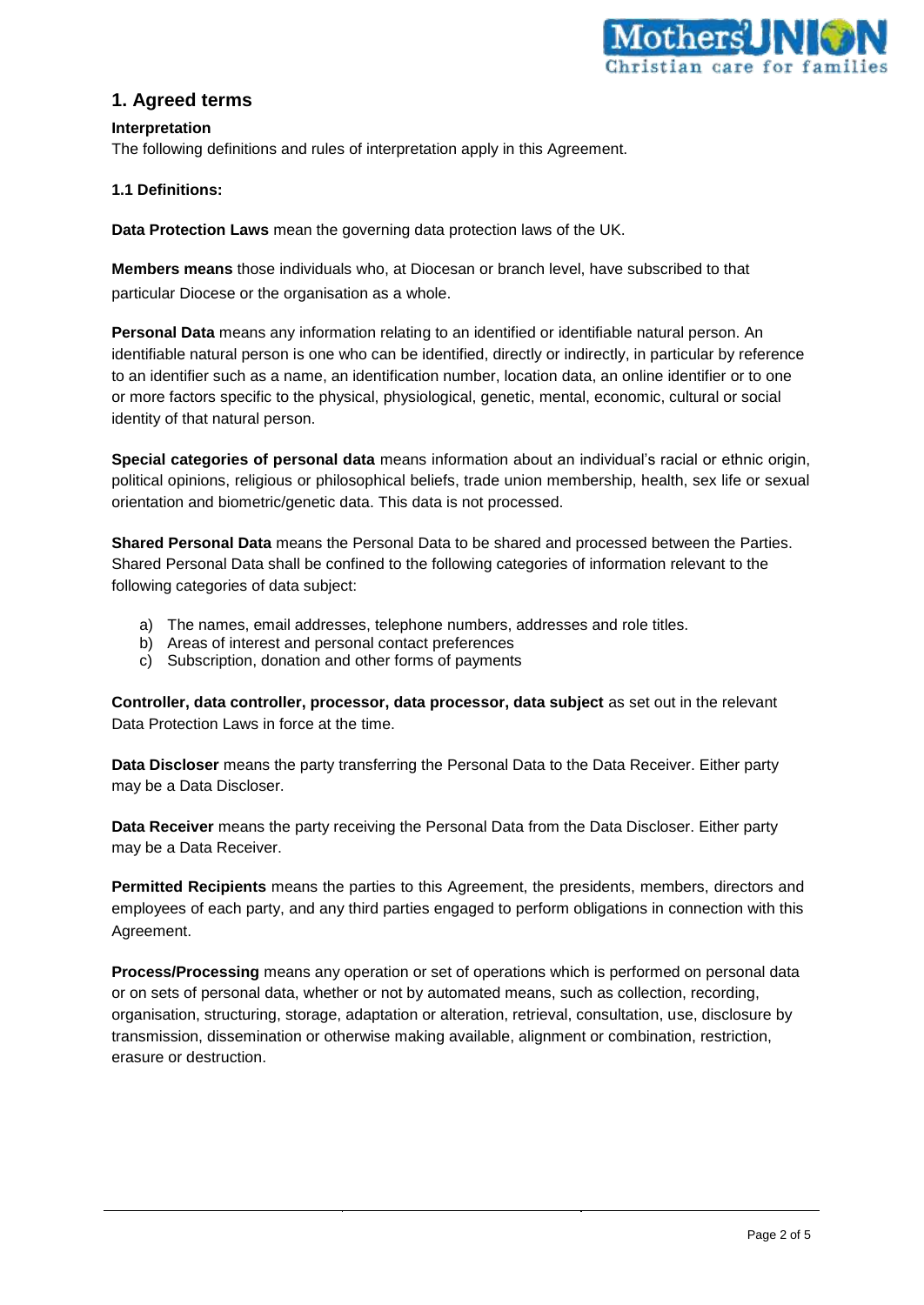

# **2. Agreed Purposes**

2.1 The Parties consider the sharing of Personal Data is necessary to support the following agreed purposes of the Parties:

- a) to enable Data Controller 1 to deliver on its contractual obligations to Data Controller 2;
- b) processing for the purpose of legitimate interests pursued by Data Controller 2, namely
	- i) to enable Data Controller 2 to maintain up to date records of its members contact information, communication and activities;
- c) for Data Controller 1 to be able to provide members in Britain and Ireland with direct secure access to their personal records - for the purposes of updating and correcting information.

## **3. Data Protection**

- 3.1 Each party acknowledges that the Data Controller (as the Data Discloser) will, as necessary, disclose to the Data Controller (as the Data Recipient) Shared Personal Data collected by the Data Controller for the Agreed Purposes.
- 3.2 Each party shall comply with all the obligations imposed on a controller under the Data Protection Laws in the performance of its obligations under this Agreement and any other agreement between the parties which pertains to Shared Personal Data ("Relevant Agreements"), and any material breach of the Data Protection Laws in respect of a Relevant Agreement by one party shall, if not remedied within 30 days of written notice from the other party, give grounds to the other party to terminate this Agreement with immediate effect.

## **4. Data Protection Obligations**

- 4.1 Each party shall:
	- a) be responsible for the creation and publication of their own privacy notices;
	- b) ensure that such privacy notices are clear and provide sufficient information to Data Subjects in order for them to understand what of their Personal Data is being shared between the Parties, the circumstances in which it will be shared, the purposes for the Data Sharing and either the identity with whom the data is shared or a description of the type of organisation that will receive the Personal Data, as well as how Data Subjects can make a Data Subject Access request;
	- c) ensure it has all necessary notices in place to enable lawful transfer of the Shared Personal Data to the Permitted Recipients for the Agreed Purposes;
	- d) give full information to any data subject whose Personal Data may be processed under this Agreement of the nature of such processing. This includes giving notice that, on the termination of this Agreement, Personal Data relating to them may be retained by or, as the case may be, transferred to one or more of the Permitted Recipients, their successors or assignees. Such information shall be contained within the Privacy Notice of each party;
	- e) process the Shared Personal Data only for the Agreed Purposes; not disclose or allow access to the Shared Personal Data to anyone other than the Permitted Recipients;
	- f) ensure that it has in place appropriate technical and organisational measures to protect against unauthorised or unlawful processing of Personal Data and against accidental loss or destruction of, or damage to, personal data;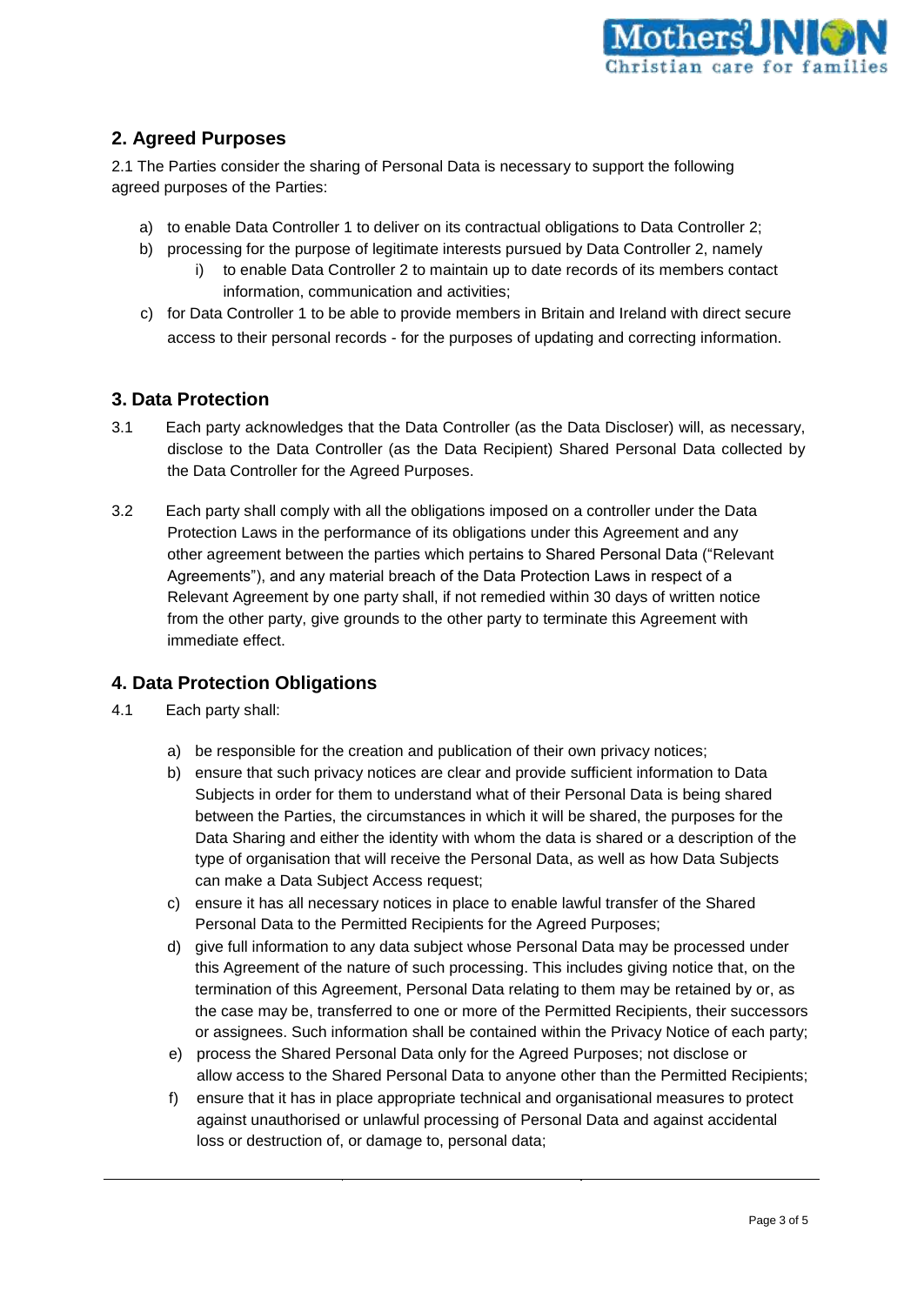

## **5. Mutual Assistance**

- 5.1 Each party shall provide reasonable assistance to the other in complying with all applicable requirements of the Data Protection Laws insofar as they pertain to Relevant Agreements. In particular, each party shall:
	- a) consult with the other party about any notices given to data subjects in relation to the Shared Personal Data;
	- b) promptly inform the other party about the receipt of any data subject access requests;
	- c) provide the other party with reasonable assistance in complying with any data subject access request;
	- d) not disclose or release any Shared Personal Data in response to a data subject access request without first consulting the other party wherever possible;
	- e) assist the other party, at the cost of the other party, in responding to any request from a data subject and in ensuring compliance with its obligations under the Data Protection Legislation with respect to security, breach notifications, impact assessments and consultations with supervisory authorities and regulators;
	- f) notify the other party without undue delay on becoming aware of any breach of the Data Protection Laws;
	- g) use compatible technology for the processing of Shared Personal Data to ensure that there is no lack of accuracy resulting from personal data transfers;
	- h) maintain complete and accurate records and information to demonstrate its compliance with this agreement; and
	- i) provide the other party with contact details of at least one employee or volunteer as point of contact and responsible officer for all issues arising out of the Data Protection Laws, including the joint training of relevant staff, the procedures to be followed in the event of a data security breach, and the regular review of the parties' compliance with the Data Protection Laws.

## **6. Data Retention**

The parties shall not retain or process Shared Personal Data for longer than is necessary to carry out the Agreed Purposes.

## **7. Indemnity**

7.1 Each party shall indemnify the other against all liabilities, costs, expenses, damages and losses (including any direct or indirect losses and all interest, penalties and reasonable legal costs (calculated on a full indemnity basis and all other reasonable professional costs and expenses), but not including consequential losses, loss of profit or loss of reputation) suffered or incurred by the indemnified party caused by the breach of Data Protection Laws in respect of a Relevant Agreement by the indemnifying party, its volunteers, provided that the indemnified party gives to the indemnifier prompt notice of such claim, full information about the circumstances giving rise to it and reasonable assistance in dealing with the claim.

## **8. Publication**

8.1 A copy of this Agreement will be published on the website hosting the portal for the Parties to demonstrate an open and transparent approach to data sharing.